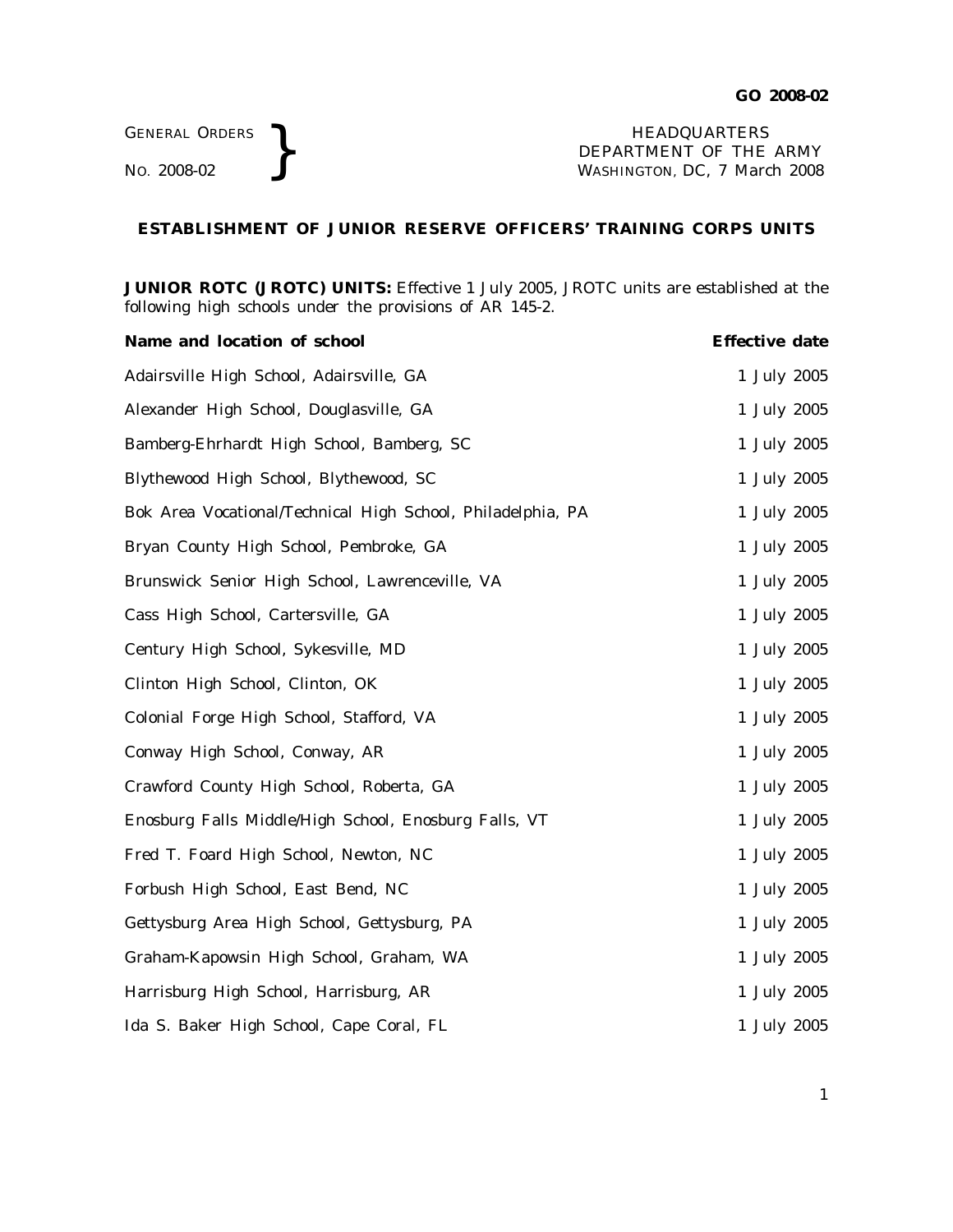## **GO 2008-02**

| Jeff Davis High School, Hazlehurst, GA                |  | 1 July 2005 |
|-------------------------------------------------------|--|-------------|
| Joe E. Newsome High School, Lithia, FL                |  | 1 July 2005 |
| Lake Placid High School, Lake Placid, FL              |  | 1 July 2005 |
| Landrum High School, Landrum, SC                      |  | 1 July 2005 |
| Leeds Military Academy, Philadelphia, PA              |  | 1 July 2005 |
| Madison High School, Marshall, NC                     |  | 1 July 2005 |
| Majority Stoneman Douglas High School, Parkland, FL   |  | 1 July 2005 |
| Metter High School, Metter, GA                        |  | 1 July 2005 |
| Minnesota Transitions Charter School, Minneapolis, MN |  | 1 July 2005 |
| Mustang High School, Mustang, OK                      |  | 1 July 2005 |
| Northern Garrett High School, Accident, MD            |  | 1 July 2005 |
| Overbrook High School, Philadelphia, PA               |  | 1 July 2005 |
| Philadelphia Military Academy, Philadelphia, PA       |  | 1 July 2005 |
| Powhatan High School, Powhatan, VA                    |  | 1 July 2005 |
| Putman County High School, Eatonton, GA               |  | 1 July 2005 |
| Quitman High School, Quitman, MS                      |  | 1 July 2005 |
| Richmond Hill High School, Richmond Hill, GA          |  | 1 July 2005 |
| Richwood High School, Monroe, LA                      |  | 1 July 2005 |
| Sam Rayburn High School, Pasadena, TX                 |  | 1 July 2005 |
| Sinagua High School, Flagstaff, AZ                    |  | 1 July 2005 |
| Southern Garrett High School, Oakland, MD             |  | 1 July 2005 |
| Southern Lee High School, Sanford, NC                 |  | 1 July 2005 |
| Spring Valley High School, Philadelphia, PA           |  | 1 July 2005 |
| St. James High School, St. James, LA                  |  | 1 July 2005 |
| University City High School, Philadelphia, PA         |  | 1 July 2005 |
| Wagener-Salley High School, Philadelphia, PA          |  | 1 July 2005 |
| Waipahu High School, Waipahu, HI                      |  | 1 July 2005 |